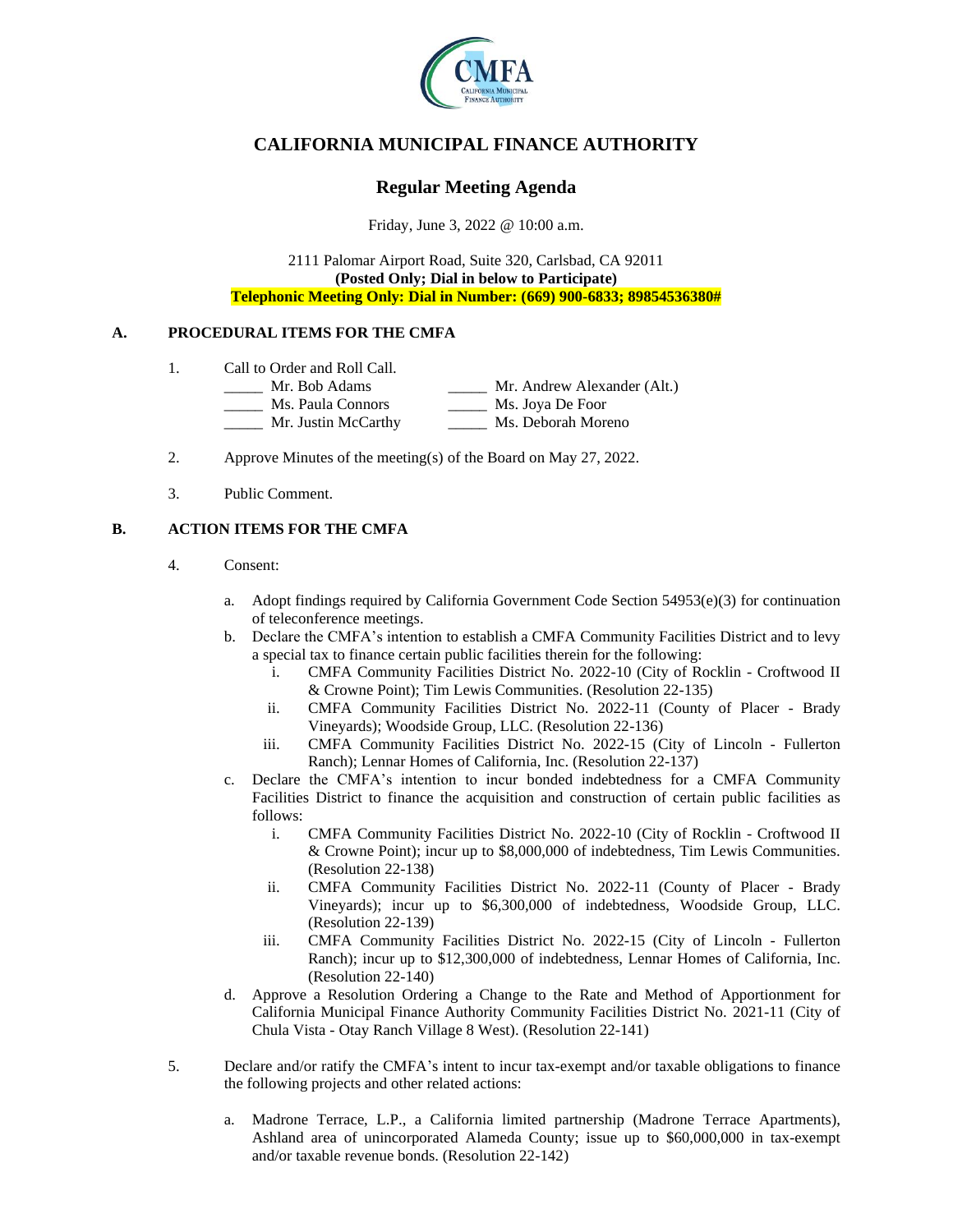- b. Sunnyview Villa Community Partners, LP, (Sunnyview Villa Apartments), City of Palm Springs, County of Riverside; issue up to \$20,000,000 in tax-exempt and/or taxable revenue bonds. (Resolution 22-143)
- 6. Authorize the issuance of revenue bonds or other obligations to finance or refinance the following projects, the execution and delivery of related documents, and other related actions:
	- a. The Milpitas Pacific Associates, a California Limited Partnership, (308 Sango Apartments), City of Milpitas, County of Santa Clara; issue up to \$70,000,000 in tax-exempt and/or taxable revenue bonds. (Resolution 22-144)
	- b. Juniper Valley Associates, L.P., a California limited partnership, (Juniper Valley Townhomes), City of Palmdale, County of Los Angeles; issue up to \$26,000,000 in taxexempt and/or taxable revenue bonds. (Resolution 22-145)
	- c. 750 Oddstad LP, (Pacific Oaks Senior Apartments), City of Pacifica, County of San Mateo; issue up to \$30,000,000 in tax-exempt and/or taxable revenue bonds. (Resolution 22-146)
	- d. Scripps-Pitzer Property Holdings, LLC, (Scripps and Pitzer College), City of Claremont, County of Los Angeles; issue up to \$50,000,000 in tax-exempt and/or taxable revenue bonds. (Resolution 22-147)
- 7. Authorize the formation of Community Facilities District in the City of Suisun City and the authorization to issue special tax bonds or other obligations to finance public infrastructure, and other related actions:
	- a. Hold a Public Hearing regarding the formation, bond issuance and appropriation limits for proposed California Municipal Finance Authority Community Facilities District No. 2022-2 (City of Suisun City – Meridian West).
	- b. Approve Resolution forming California Municipal Finance Authority Community Facilities District No. 2022-2 (City of Suisun City – Meridian West). (Resolution 22-148)
	- c. Approve Resolution determining necessity to incur up to \$6,400,000 of bonded indebtedness and other debt in and for California Municipal Finance Authority Community Facilities District No. 2022-2 (City of Suisun City – Meridian West). (Resolution 22-149)
	- d. Approve Resolution calling a special election in and for California Municipal Finance Authority Community Facilities District No. 2022-2 (City of Suisun City – Meridian West). (Resolution 22-150)
	- e. Announcement of results of election.
	- f. Approve Resolution declaring results of special election and directing recording of notice of special tax lien in and for the California Municipal Finance Authority Community Facilities District No. 2022-2 (City of Suisun City – Meridian West). (Resolution 22-151)
	- g. Introduction and Waiving First Reading of Ordinance levying special taxes within California Municipal Finance Authority Community Facilities District No. 2022-2 (City of Suisun City – Meridian West). (Ordinance 22-03)
- 8. Authorize the formation of Community Facilities District in the County of Placer and the authorization to issue special tax bonds or other obligations to finance public infrastructure, and other related actions:
	- a. Hold a Public Hearing regarding the formation, bond issuance and appropriation limits for proposed California Municipal Finance Authority Community Facilities District No. 2022-3 (County of Placer - Whitehawk II).
	- b. Approve Resolution forming California Municipal Finance Authority Community Facilities District No. 2022-3 (County of Placer - Whitehawk II). (Resolution 22-152)
	- c. Approve Resolution determining necessity to incur up to \$7,100,000 of bonded indebtedness and other debt in and for California Municipal Finance Authority Community Facilities District No. 2022-3 (County of Placer - Whitehawk II). (Resolution 22-153)
	- d. Approve Resolution calling a special election in and for California Municipal Finance Authority Community Facilities District No. 2022-3 (County of Placer - Whitehawk II). (Resolution 22-154)
	- e. Announcement of results of election.
	- f. Approve Resolution declaring results of special election and directing recording of notice of special tax lien in and for the California Municipal Finance Authority Community Facilities District No. 2022-3 (County of Placer - Whitehawk II). (Resolution 22-155)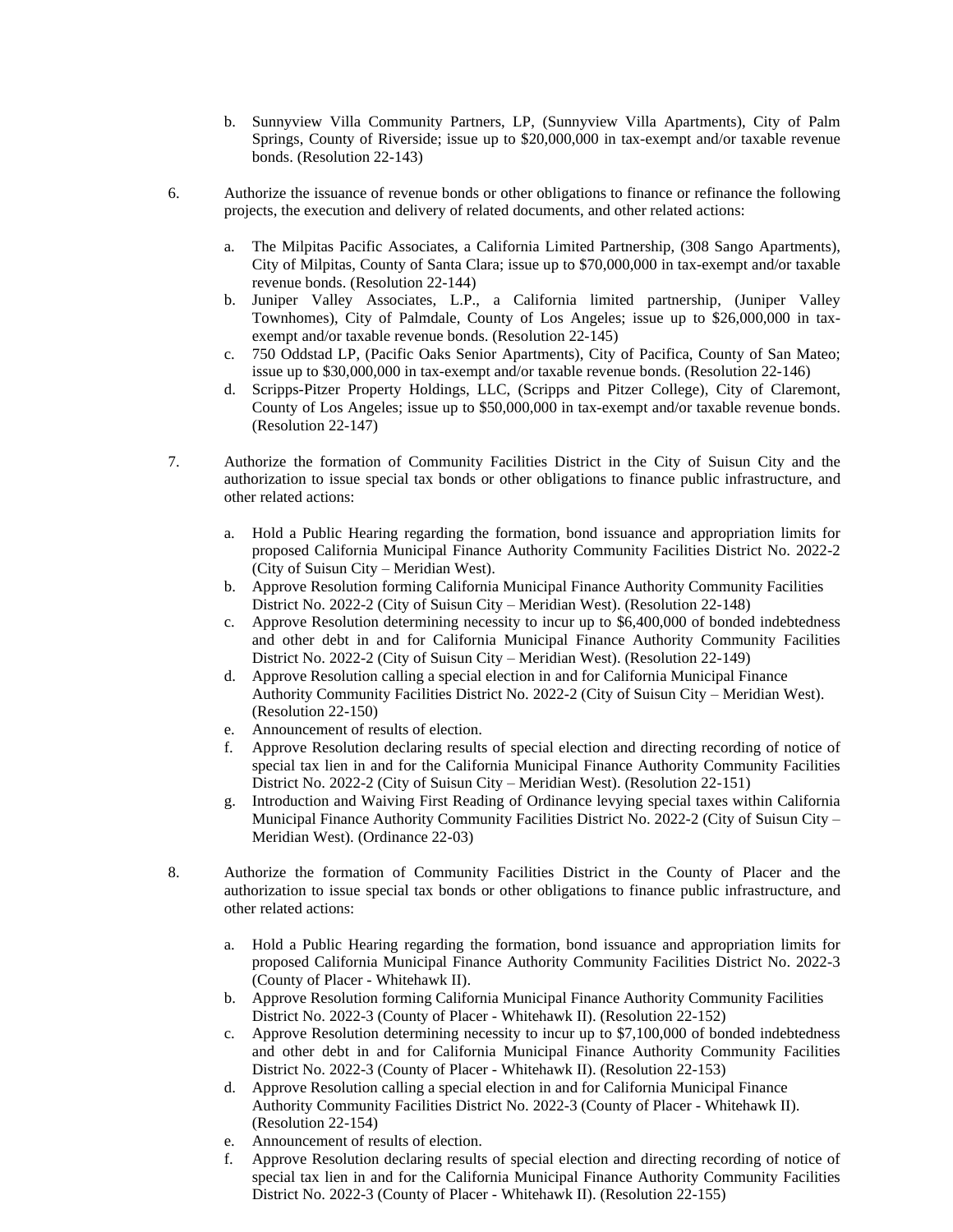- g. Introduction and Waiving First Reading of Ordinance levying special taxes within California Municipal Finance Authority Community Facilities District No. 2022-3 (County of Placer - Whitehawk II). (Ordinance 22-04)
- 9. Authorize the formation of Community Facilities District in the City of Roseville and the authorization to issue special tax bonds or other obligations to finance public infrastructure, and other related actions:
	- a. Hold a Public Hearing regarding the formation, bond issuance and appropriation limits for proposed California Municipal Finance Authority Community Facilities District No. 2022-7 (City of Roseville - Sierra View).
	- b. Approve Resolution forming California Municipal Finance Authority Community Facilities District No. 2022-7 (City of Roseville - Sierra View). (Resolution 22-156)
	- c. Approve Resolution determining necessity to incur up to \$4,600,000 of bonded indebtedness and other debt in and for California Municipal Finance Authority Community Facilities District No. 2022-7 (City of Roseville - Sierra View). (Resolution 22-157)
	- d. Approve Resolution calling a special election in and for California Municipal Finance Authority Community Facilities District No. 2022-7 (City of Roseville - Sierra View). (Resolution 22-158)
	- e. Announcement of results of election.
	- f. Approve Resolution declaring results of special election and directing recording of notice of special tax lien in and for the California Municipal Finance Authority Community Facilities District No. 2022-7 (City of Roseville - Sierra View). (Resolution 22-159)
	- g. Introduction and Waiving First Reading of Ordinance levying special taxes within California Municipal Finance Authority Community Facilities District No. 2022-7 (City of Roseville - Sierra View). (Ordinance 22-05)
- 10. Approve audit engagement and audit by Macias Gini & O'Connell (MGO).

## **C. INFORMATIONAL ITEMS FOR THE CMFA**

- 11. Administrative Issues.
	- a. Executive Director Report
	- b. Marketing Update
	- c. Membership Update
	- d. Transaction Update
	- e. Legislative Update
	- f. Legal Update

## 12. Adjournment.

Address for public inspection of certain meeting materials distributed to the Board of Directors: 2111 Palomar Airport Road, Suite 320, Carlsbad, California 92011.

A request for disability-related modification or accommodation, including auxiliary aids or services, may be made by any person with a disability who requires a modification or accommodation to participate in the public meeting by contacting Kirsten Borgquist, (760) 502-0050, [kborgquist@cmfa-ca.com](mailto:kborgquist@cmfa-ca.com) 2111 Palomar Airport Rd, Suite 320, Carlsbad, CA 92011.

| This<br>was<br>าเ<br>арешта<br>. ∍-пяо⊢∶<br>.<br>.<br>. . | or<br>______ | ----<br>--<br>.<br>_______ |  |
|-----------------------------------------------------------|--------------|----------------------------|--|
| $\sim$<br>$\sqrt{10}$<br>~                                |              |                            |  |